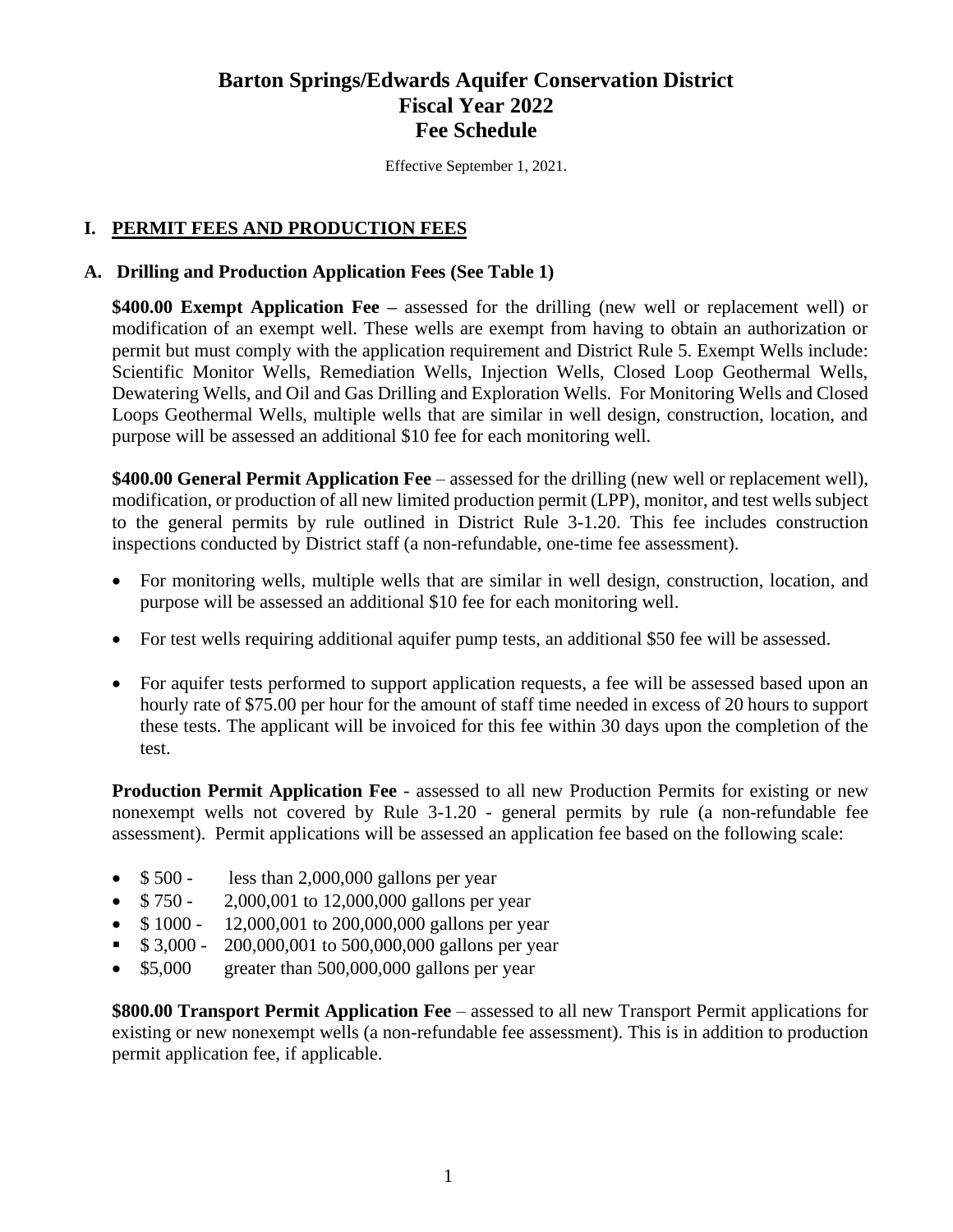**\$650 Drilling/ Modification Application Fee**– assessed for the drilling (new well or replacement well) or modification of all nonexempt wells. This fee includes construction inspections conducted by District staff. This fee does not apply to general permits by rule outlined in District Rule 3-1.20.

**Well Plugging, Capping, or Recompletion** –assessed for application and site review of proposed abandonment procedures, field inspections, and registration on abandonment of all wells (a nonrefundable fee assessment).

- **\$125** for the plugging of hand dug or shallow alluvial wells.
- **\$250** for the plugging of drilled and cased wells that are not hand dug.

#### **B. Permit Amendment Applications** (see District Rules for clarification)

#### **Minor Amendments**

- **\$500.00 Production Permit Increase** minor amendments to increase pumpage authorized by individual permits (a non-refundable fee assessment)**.**
- **\$350 Substantial Alteration -** minor amendments to substantially alter a well (a non-refundable fee assessment).
- **\$75.00 All other minor amendments -** (a non-refundable fee assessment).

#### **Major Amendments**

- **\$750.00 Production Permit Increase** major amendment to increase pumpage authorized by individual permits (a non-refundable fee assessment).
- **\$650.00 Well Modification -** major amendment to alter the physical or mechanical characteristics that increase capacity of an existing well (a non-refundable fee assessment).

## **C. Production Fees**

**\$0.17 per 1,000 gallons** for annual permitted or authorized pumpage for water to be withdrawn from a well or aggregate of wells by a Historical Permit or a Conditional Permit not authorized by material amendment.

**\$0.44 per 1,000 gallons** for annual permitted or authorized pumpage for water to be withdrawn from a well or aggregate of wells by a new Class A, B, or C Conditional Permit or a Class A, B, or C Conditional Permit authorized by material amendment.

**\$0.17 per 1,000 gallons** for annual permitted or authorized pumpage for water to be withdrawn from a well or aggregate of wells by a new Class D (ASR) Conditional Permit or a Class D Conditional Permit authorized by material amendment.

**\$0.08 per 1,000 gallons** for annual permitted or authorized pumpage for water to be withdrawn from a well or an aggregate of wells in the Saline Edwards Management Zone.

**\$1.00 per acre-foot** for Agricultural Wells for annual permitted pumpage for water to be withdrawn from a well or aggregate of wells (an acre-foot is 325,851 gallons).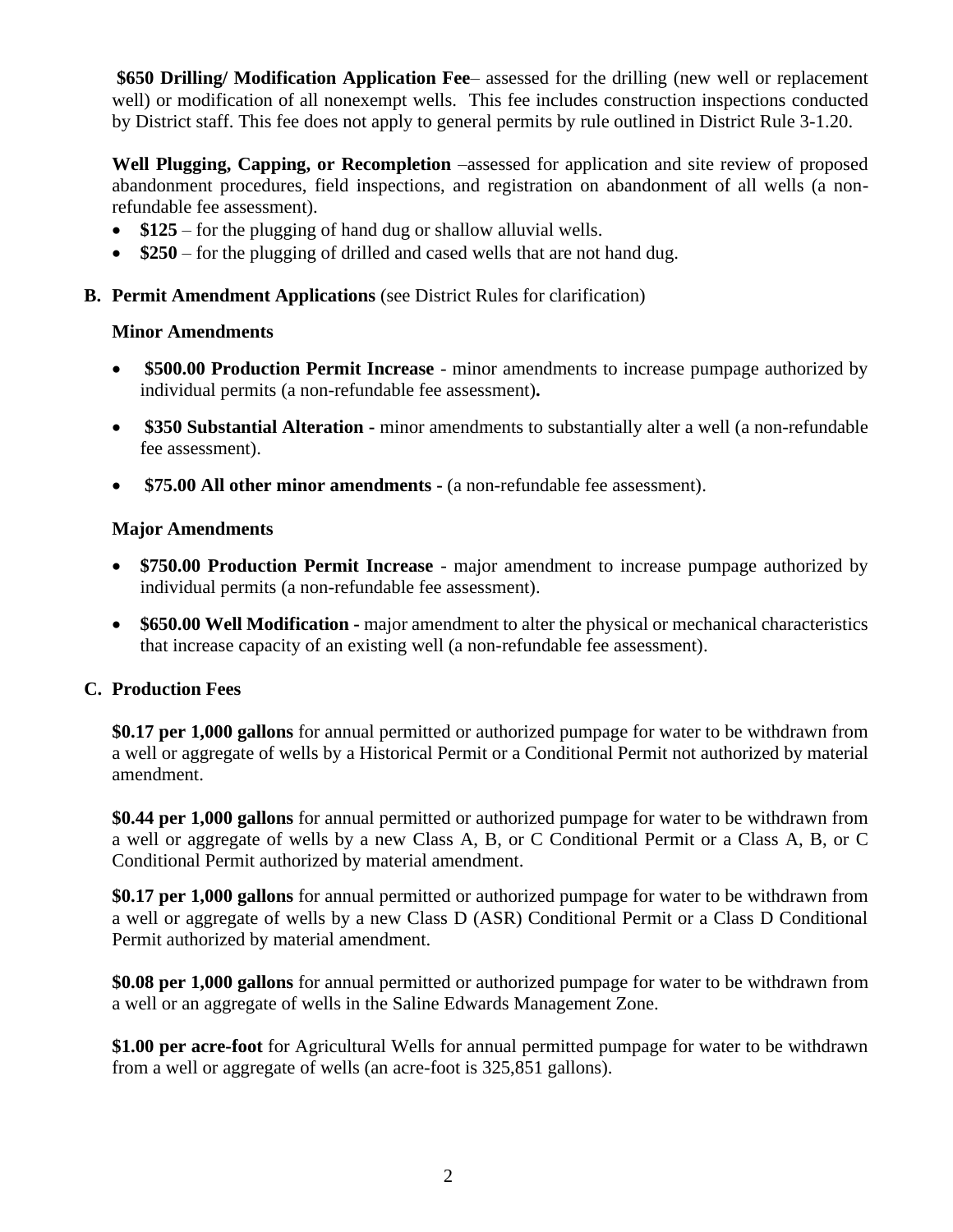Production Fees are assessed annually based on the current permitted pumpage volume of certain nonexempt wells. Permits are issued annually for nonexempt wells and are explicit as to the volume of water permitted to be withdrawn from a well or aggregate of wells over a specific time period.

#### **D. Transport Fees**

**\$0.31 per 1,000 gallons -** assessed annually to all permittees who are transporting water out of the District. Transport fees are based on the volume authorized to be transported outside the District boundaries, in addition to the production fee associated with the production of that water (a nonrefundable fee assessment).

#### **E. Annual Permit Fees**

**\$75.00 Annual Permit Fee** - assessed to all permittees for renewing annual permits (a non-refundable fee assessment).

#### **F. Excess Pumpage Base Fee**

Permittees who exceed their annual permitted pumpage, shall be assessed an excess pumpage base fee for groundwater withdrawn in excess of the permitted volume in accordance with the following fee rates. Permittees who exceed their annual permitted pumpage, and are deemed **in violation**, may be assessed a penalty in accordance with District Rules 3-8.5 and 3.8.7 and the District's Enforcement Plan.

Excess amounts will be assessed at \$0.17 per 1,000 gallons for a Historical Permit, or a Conditional Permit not authorized by material amendment, or at \$0.44 per 1,000 gallons for new Conditional Permits and Conditional Permits authorized by material amendment.

#### **G. Regulatory/Drought Management Fees**

During periods of District-declared drought starting after two full months of a drought period, a regulatory drought management fee (DMF) will be imposed on individual permittees permitted for more than 2,000,000 gallons annually and who exceed their monthly drought allocations (excludes all uses under general permits). This regulatory DMF will be invoiced and paid within the permittee's current billing cycle, in arrears as a condition of permit renewals at the beginning of each fiscal year. The fee will be assessed per full month of declared drought, with a credit of that same fee amount per month applied for each month that the permittee does not exceed its monthly mandated restriction in the prevailing UDCP. **After a permittee has participated in a pre-enforcement meeting with District staff the monthly drought regulatory fee will increase by 30%.** 

Fees will be assessed in accordance with the following schedule:

For production zone casing with outside diameters nominally 5.0 inches or less: \* **\$150.00/month**

• Fee will increase to \$195.00/month if the permittee has to participate in an pre-enforcement meeting.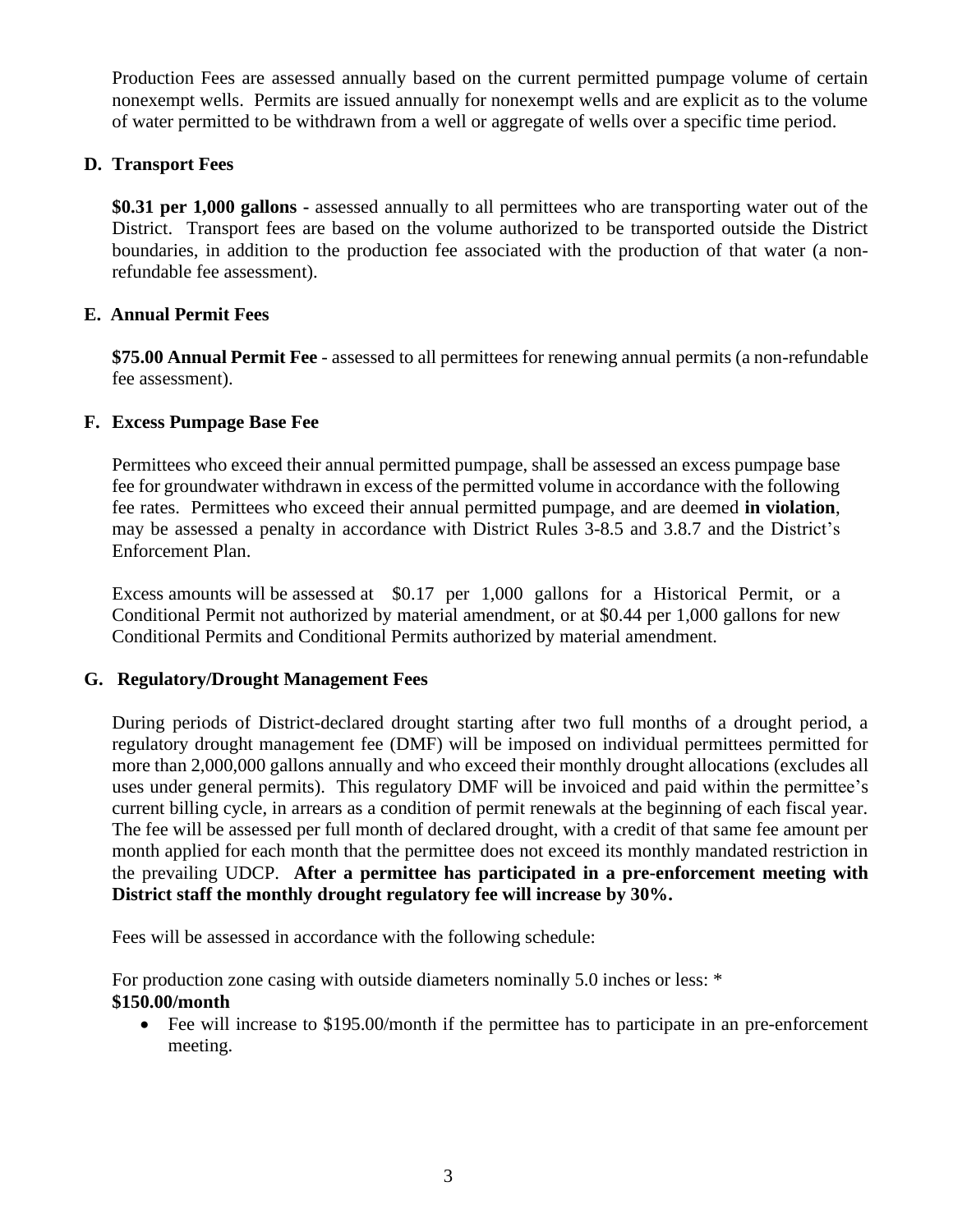For production zone casing with outside nominally between 5.0 inches and 10.0 inches: \* **\$300.00/month** 

• Fee will increase to \$390.00/month if the permittee has to participate in an pre-enforcement meeting.

For production zone casing with outside diameters nominally greater than 10.0 inches: \* **\$550.00/month**

Fee will increase to \$715.00/month if the permittee has to participate in an pre-enforcement meeting.

## **II. OTHER FEES**

## **Meter Verification / Inspection Fee - \$ 60.00 to \$120.00**

Assessed only when a permitted user fails inspection after being advised that meters must be installed or calibrated, or when a permittee fails to submit the required meter readings and District personnel must visit the well site or take the meter readings. The fee may be assessed as many times as permitted user fails to comply with Board Orders or District Rules to come into compliance. The fee will be assessed at \$60 for the first two instances of the permittee's reporting history beginning Sept 1, 2021. On the third instance the fee will permanently be increased to \$120 per instance for the term of the permit. (a non-refundable fee assessment). The \$120 fee may be reduced back down to \$60 after the permittee has demonstrated 12 consecutive months of timely meter reading submissions.

#### **Special Fees**

A Special Fee is required for certain tasks involving extraordinary staff time to perform extensive technical/ review, fieldwork, and/or inspections. This fee may be assessed for a variety of tasks and may be assessed as a one-time fee, on a periodic recurring basis, or cumulatively for multiple tasks depending on the tasks warranting the fee. Such tasks include but are not limited to the following:

| <b>Tasks Warranting a Special Fee</b>                                                                                                                                                                                                                                                                                                                                        | <b>Assessment of Fee</b>                                                                                                                                                                                  |
|------------------------------------------------------------------------------------------------------------------------------------------------------------------------------------------------------------------------------------------------------------------------------------------------------------------------------------------------------------------------------|-----------------------------------------------------------------------------------------------------------------------------------------------------------------------------------------------------------|
| Staff technical review of Permit applications<br>involving alternative well designs (eg. acidization),<br>well development procedures (eg. multiple target<br>production zone options), or well plugging/capping<br>procedures including alternative Test Well designs<br>in which a formal aquifer test will be conducted to<br>support a future Production Permit request. | \$500 fee shall be assessed one time,<br>and will be due 30 days upon the<br>determination of administrative<br>completeness of the application                                                           |
| Review of Permit applications requiring extensive<br>external technical consulting services (e.g. contract<br>review, well construction, engineering plans and<br>specifications, hydrogeological modeling).                                                                                                                                                                 | \$5,000 fee shall be due within 30<br>days upon the determination that<br>external technical consulting services<br>are needed. (Fee may be assessed in<br>addition to other applicable Special<br>Fees.) |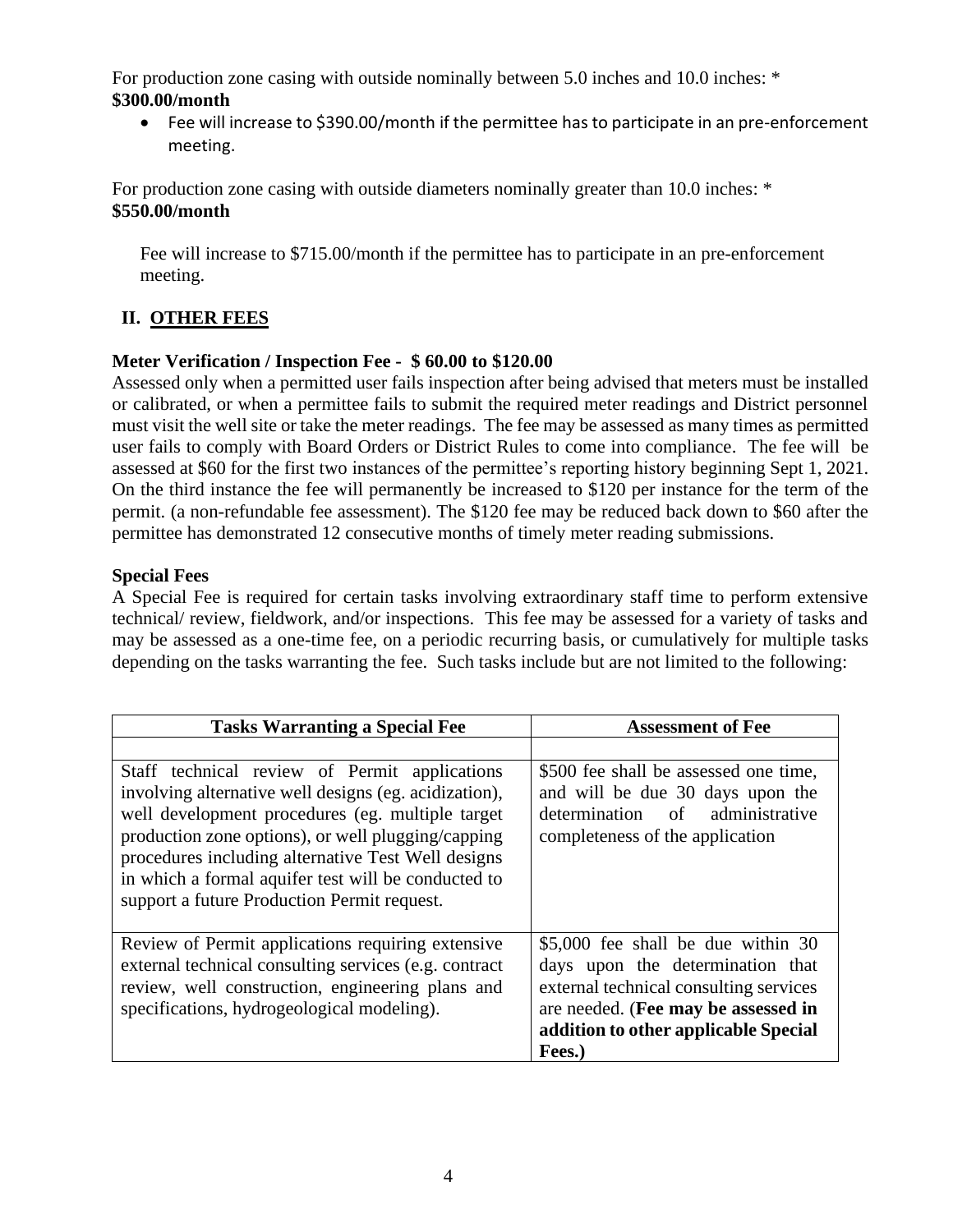| Review of Permits with special provisions requiring<br>ongoing, annual or periodic internal technical<br>review or compliance evaluations. | A fee up to \$1,000 shall be recurring,<br>assessed annually upon permit<br>renewal based upon the nature and<br>duration of the special permit<br>provisions that are in effect. |
|--------------------------------------------------------------------------------------------------------------------------------------------|-----------------------------------------------------------------------------------------------------------------------------------------------------------------------------------|
| Special inspections or investigations, or requests<br>from local government or private entities.                                           | A fee up to \$1,000 shall be assessed<br>one time as determined by the<br>General Manager.                                                                                        |

#### **Potential for Unreasonable Impact Fee**

The District will assess a supplemental fee to address staff time needed to review a permit application found to have a potential for unreasonable impact(s). Per District Rules, this finding initiates additional application requirements, internal technical review, development of permit compliance measures, and/or development of special provisions. The fee will be based upon a staff time rate of \$75.00 per hour for the amount of time needed for the additional review determined by the General Manager's preliminary finding. This fee will be due at two times: half within 30 days upon the completion of the General Manager's preliminary finding, and half within 30 days upon administrative completeness.

#### **Returned Check Fee - \$35.00**

The District will assess the person writing the returned check a \$35.00 fee for each check returned by the District depository due to insufficient funds, account closed, signature missing, or any other problem causing such a return. This fee will be charged each time a check is returned. If bank charges to the District's account exceed \$35.00, the District shall assess the higher of the two amounts (a nonrefundable fee assessment).

#### **Accounting Fee - \$50.00 per hour**

Anyone requesting that the District conduct any accounting, other than the routine accounting normally done by the District, shall be assessed an accounting fee of \$50.00 per hour of District staff time spent on the accounting. Accounting fees will not be assessed if District generated errors are found in the Permittee's account.

#### **Variance Request Fees - \$400.00**

An applicant may, by meeting eligibility requirements of Section 3-1.25 or Section 3-7.10 and by written petition to the Board, request a variance from the requirements of District Rule 3-1 or District Rule 5, except Sections 3-1.20, 3-1.22, 3-1.23, and 3-1.24, or District Rule 3-7, respectively.

#### **Legal Notice Fees**

An applicant will pay for publishing any legal notices in accordance with the District rules.

#### **III.FEE REFUNDS**

The General Manager or a specifically designated representative may approve a refund of any fee for which no District service has been provided at the time of the request for refund is submitted. Requests for refunds must be submitted in writing to the District office and can be mailed, faxed, hand-delivered, or sent by e-mail. Fee payers who feel they have been unfairly denied a refund may request that the matter be reviewed by the Board.